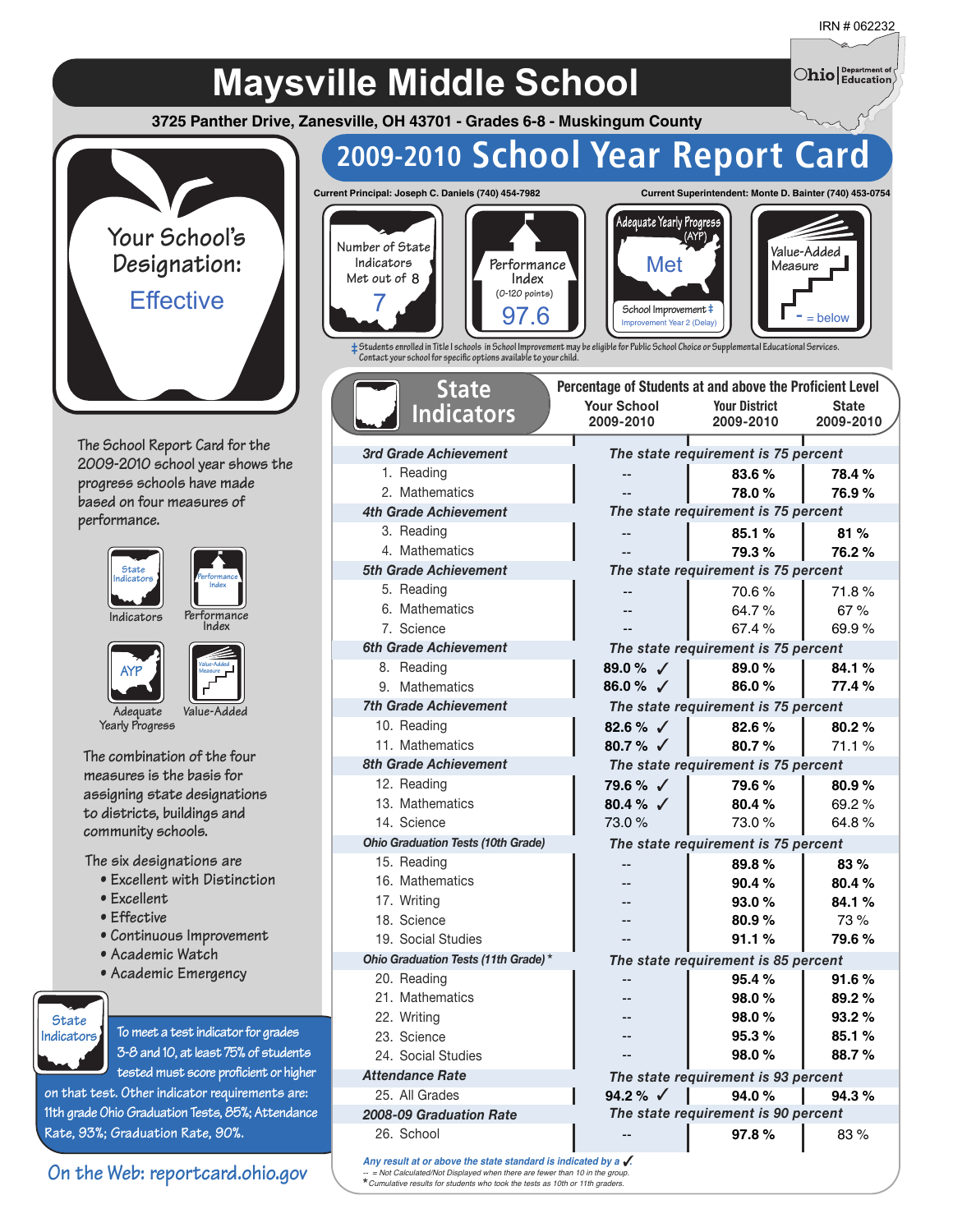

### **State Indicators**

**based on state assessments, as well as on attendance and graduation rates. To earn an indicator for Achievement or Graduation Tests, at least 75% of students must reach proficient or above for the given assessment. For the 11th grade Ohio Graduation Tests indicators, a cumulative 85% passage rate for each assessment is required.**

**The State Indicators are**

\*Cumulative results for students who took the tests as 10th or 11th graders.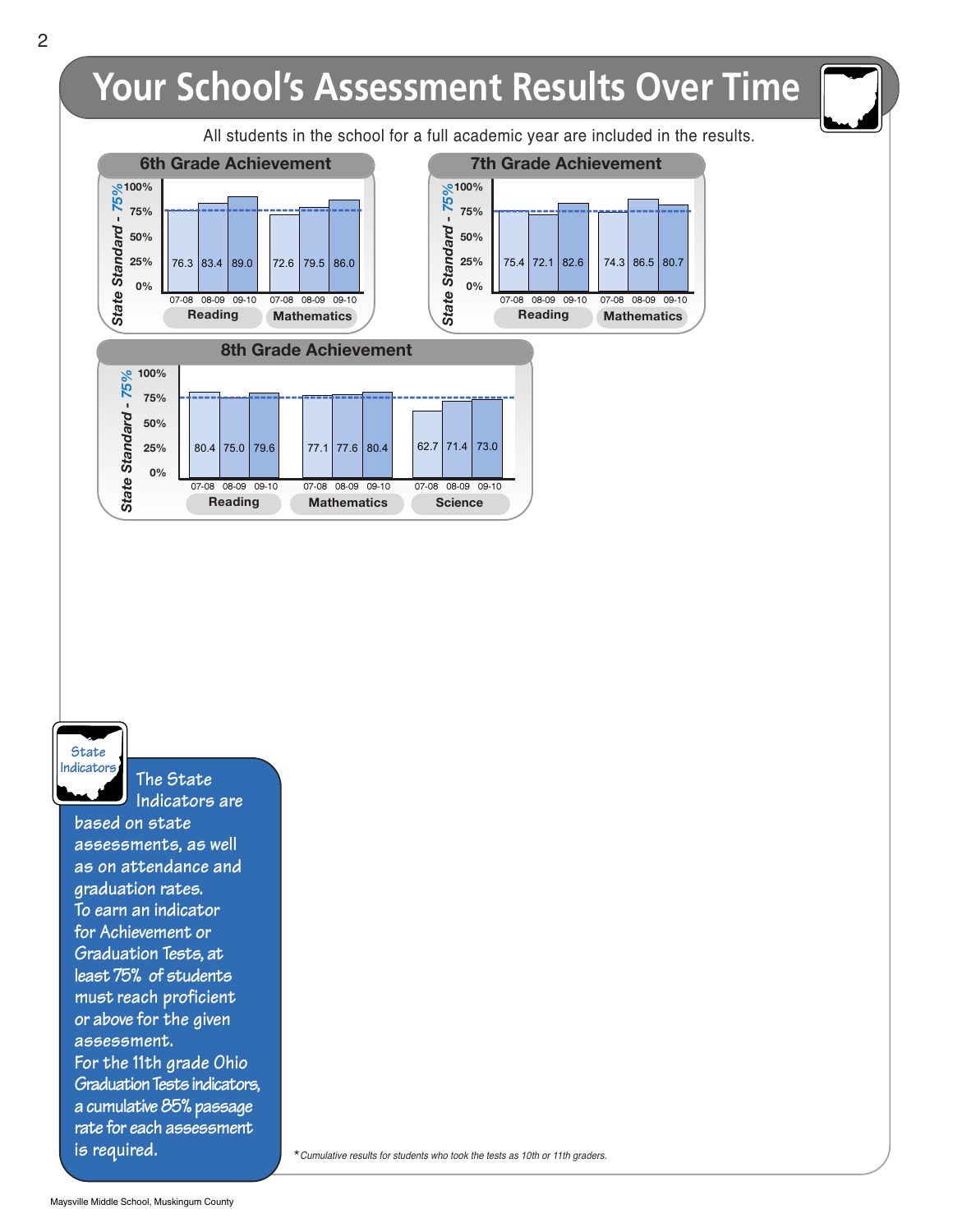# **Performance Index**

### **Performance Index Calculations for the 2009-2010 School Year**

| 0.0<br>Untested<br>2.8<br>Limited | X<br>X | 0.0<br>0.3 | $=$<br>$=$ | 0.0<br>0.9                             |
|-----------------------------------|--------|------------|------------|----------------------------------------|
|                                   |        |            |            |                                        |
|                                   |        |            |            |                                        |
| Basic<br>15.2                     | X      | 0.6        |            | 9.1                                    |
| Proficient<br>42.1                | X      | 1.0        | $=$        | 42.1                                   |
| Accelerated<br>23.0               | χ      | 1.1        | $=$        | 25.3                                   |
| Advanced<br>17.0                  | X      | 1.2        | $=$        | 20.4                                   |
|                                   |        |            |            | <b>Your School's Performance Index</b> |

**Your School's Performance Index**



**The Performance Index reflects the achievement of every student enrolled for the fullacademic**

**year. The Performance Index is a weighted average that includes all tested subjects and grades and untested students. The greatest weight is given to advanced scores (1.2); the weights decrease for each performance level and a weight of zero is given to untested students. This results in a scale from 0 to 120 points. The Performance Index can be compared across years to show school achievement trends.**

#### **Performance Index Over Time Performance Index Over Time**

| 2009-2010 | 2008-2009 | 2007-2008 |
|-----------|-----------|-----------|
| 97.6      | 921       | 92.1      |



## **On the Web: reportcard.ohio.gov On the Web: reportcard.ohio.gov**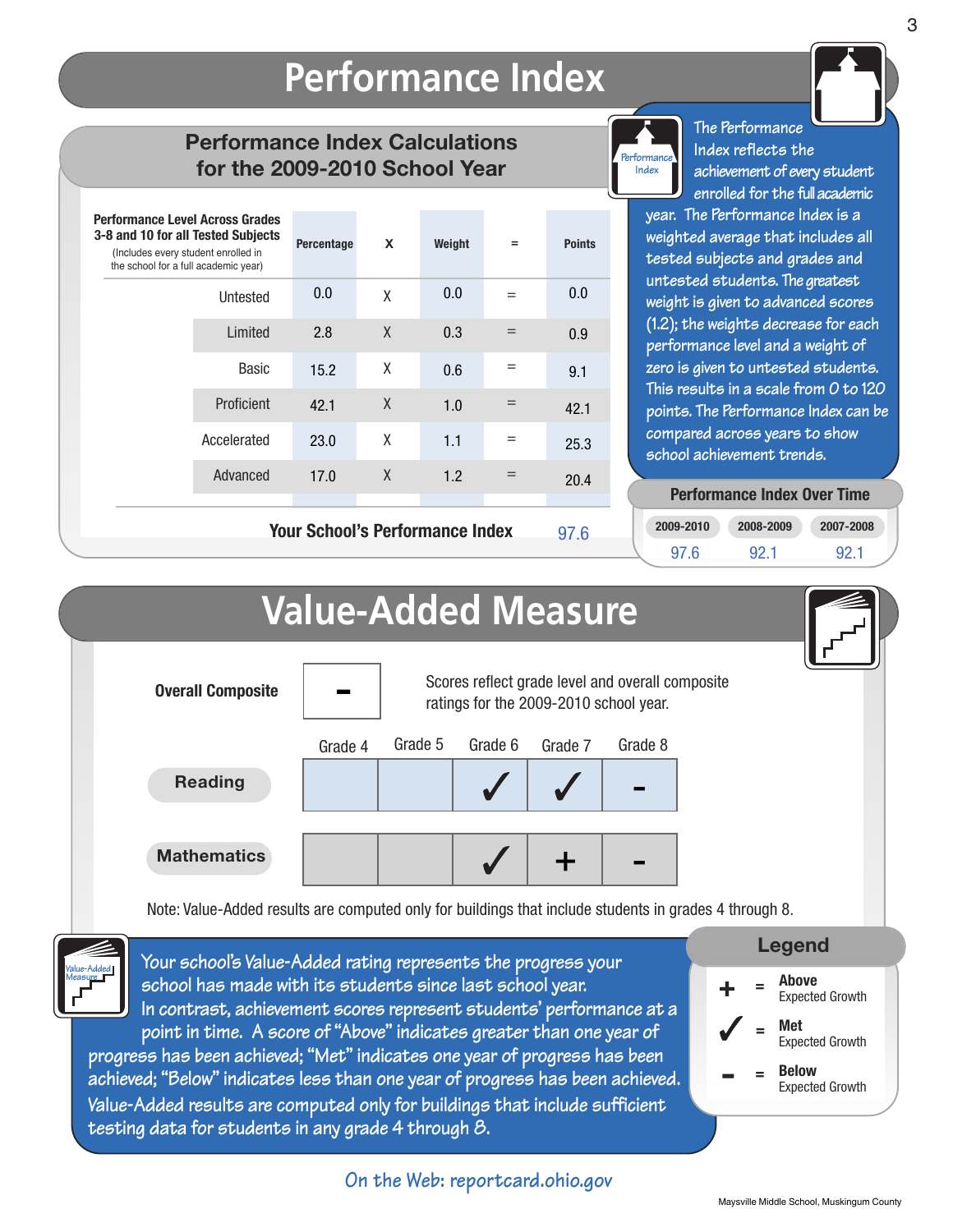

**in the state's rating designation.**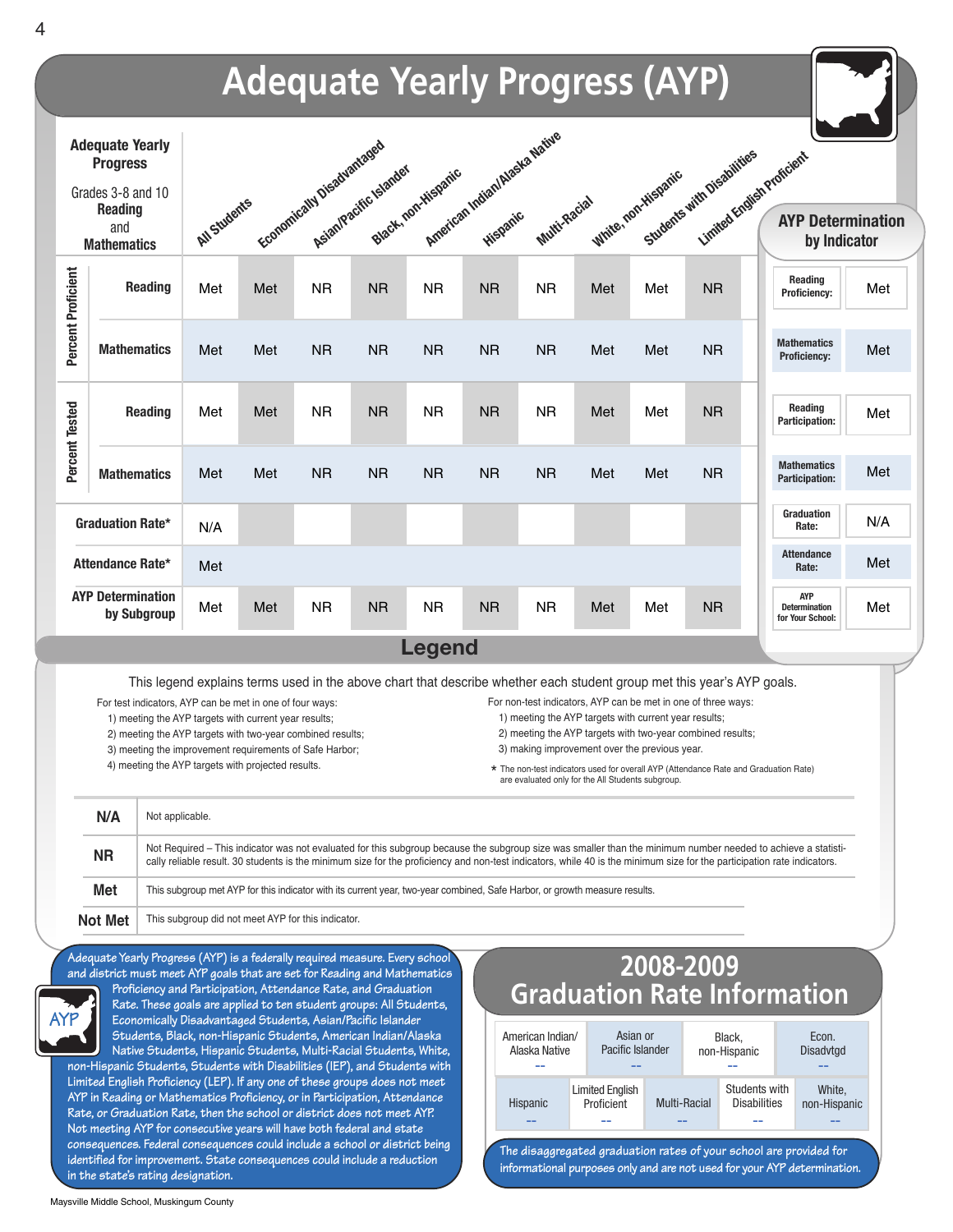# **State and Federally Required School Information**

|                                             |                                                   |                                      |                                 |                          |                     | J                        |                                     |                                                |                          |                            |                          |                                  |                          |                          |
|---------------------------------------------|---------------------------------------------------|--------------------------------------|---------------------------------|--------------------------|---------------------|--------------------------|-------------------------------------|------------------------------------------------|--------------------------|----------------------------|--------------------------|----------------------------------|--------------------------|--------------------------|
|                                             | Black.<br>non-Hispanic                            | American<br>Indian/<br>Alaska Native | Asian or<br>Pacific<br>Islander | Hispanic                 | Multi-<br>Racial    | White.<br>non-Hispanic   | Non-<br>Disabled<br><b>Students</b> | <b>Students</b><br>with<br><b>Disabilities</b> | Migrant                  | Non-<br>Econ.<br>Disadvtgd | Econ.<br>Disadvtgd       | Limited<br>English<br>Proficient | Female                   | Male                     |
|                                             | <b>Percentage of Students Scoring Limited</b>     |                                      |                                 |                          |                     |                          |                                     |                                                |                          |                            |                          |                                  |                          |                          |
| Reading                                     | $-$                                               | $\overline{\phantom{a}}$             | --                              | $\overline{\phantom{a}}$ | $\qquad \qquad -$   | 2.2                      | 1.7                                 | 4.1                                            | --                       | 0.9                        | 3.2                      | $\overline{\phantom{a}}$         | 2.1                      | 2.1                      |
| Writing                                     | --                                                |                                      |                                 |                          | --                  | $\overline{\phantom{a}}$ | $-$                                 |                                                | $- -$                    | $-$                        | $\overline{\phantom{a}}$ | $\overline{a}$                   | $\overline{\phantom{a}}$ | $\sim$                   |
| <b>Mathematics</b><br>Science               | $-$                                               | $-$                                  | --                              | $\sim$                   | $- -$               | 3.3                      | 2.7                                 | 8.2                                            | $- -$                    | 1.8                        | 5.1                      | --                               | 2.9                      | 4.3                      |
| <b>Social Studies</b>                       | $- -$                                             |                                      | --<br>--                        | --<br>$-$                | $- -$<br>$- -$      | 2.3<br>$\sim$            | 1.6<br>$-$                          | 13.3<br>--                                     | $- -$<br>--              | 0.0<br>$\overline{a}$      | 5.1<br>$-$               | $\overline{\phantom{a}}$<br>--   | 3.0<br>$\overline{a}$    | 2.9<br>$\mathbf{u}$      |
|                                             |                                                   |                                      |                                 |                          |                     |                          |                                     |                                                |                          |                            |                          |                                  |                          |                          |
| <b>Percentage of Students Scoring Basic</b> |                                                   |                                      |                                 |                          |                     |                          |                                     |                                                |                          |                            |                          |                                  |                          |                          |
| Reading                                     |                                                   | $-$                                  | --                              | --                       | $\frac{1}{2}$       | 13.5                     | 10.4                                | 32.9                                           | $\overline{\phantom{a}}$ | 8.1                        | 19.0                     | $\overline{\phantom{a}}$         | 11.5                     | 16.3                     |
| Writing                                     | --                                                | $-$                                  | --                              | --                       | $\qquad \qquad -$   | $\overline{a}$           | $\qquad \qquad -$                   | --                                             | $- -$                    | $\overline{\phantom{a}}$   |                          | --                               | --                       | $\sim$ $\sim$            |
| <b>Mathematics</b><br>Science               | --                                                | $\overline{\phantom{a}}$             | $\overline{\phantom{a}}$        | $\sim$                   | $\frac{1}{2}$       | 13.7                     | 12.9                                | 19.2                                           | $\overline{\phantom{a}}$ | 6.7                        | 20.2                     | $\overline{\phantom{a}}$         | 13.6                     | 14.2                     |
| <b>Social Studies</b>                       | --                                                | --                                   | --                              | --                       | $\frac{1}{2}$<br>-- | 22.3                     | 22.1<br>$-$                         | 40.0                                           | $- -$<br>--              | 13.8<br>$\overline{a}$     | 31.6                     | $\overline{\phantom{a}}$<br>--   | 25.4<br>٠.               | 22.9                     |
|                                             |                                                   |                                      |                                 |                          |                     |                          |                                     |                                                |                          |                            |                          |                                  |                          |                          |
|                                             | <b>Percentage of Students Scoring Proficient</b>  |                                      |                                 |                          |                     |                          |                                     |                                                |                          |                            |                          |                                  |                          |                          |
| Reading                                     |                                                   |                                      |                                 | --                       | --                  | 44.9                     | 45.2                                | 41.1                                           | --                       | 37.2                       | 51.0                     | $\overline{\phantom{a}}$         | 44.9                     | 44.2                     |
| Writing                                     | $-$                                               | $-$                                  | --                              | $-$                      | $- -$               | $\sim$                   | $\qquad \qquad -$                   | $-$                                            | $- -$                    | $\overline{a}$             | $\overline{\phantom{a}}$ | $\overline{a}$                   | $\overline{\phantom{a}}$ | $\mathbf{u}$             |
| <b>Mathematics</b><br>Science               | $\sim$                                            | $-$                                  | --                              | $\sim$                   | $\frac{1}{2}$       | 41.4                     | 41.7                                | 38.4                                           | $--$                     | 35.4                       | 46.2                     | $\overline{\phantom{a}}$         | 46.5                     | 35.6                     |
| <b>Social Studies</b>                       | $- -$                                             |                                      | --                              | $-$                      | $\qquad \qquad -$   | 38.5                     | 36.1                                | 40.0                                           | $\qquad \qquad -$        | 36.2                       | 36.7                     | $\overline{\phantom{a}}$         | 43.3                     | 30.0                     |
|                                             |                                                   |                                      | --                              | $-$                      | --                  | $-$                      |                                     | $-$                                            | $- -$                    | $\overline{\phantom{a}}$   |                          | $\overline{\phantom{a}}$         | --                       | $-$                      |
|                                             | <b>Percentage of Students Scoring Accelerated</b> |                                      |                                 |                          |                     |                          |                                     |                                                |                          |                            |                          |                                  |                          |                          |
| Reading                                     |                                                   |                                      |                                 |                          | --                  | 27.7                     | 29.8                                | 15.1                                           | --                       | 36.8                       | 19.4                     | $\overline{\phantom{a}}$         | 27.2                     | 27.9                     |
| Writing                                     | --                                                | $- -$                                | --                              | --                       | $- -$               | $\sim$                   | $\overline{\phantom{a}}$            | $\overline{\phantom{a}}$                       | $- -$                    | $\overline{\phantom{a}}$   | $\overline{\phantom{a}}$ | $\overline{\phantom{a}}$         | $-$                      | $\overline{\phantom{a}}$ |
| <b>Mathematics</b><br>Science               | $- -$                                             |                                      | $\sim$                          | --                       | $-$                 | 19.4                     | 19.4                                | 19.2                                           | $-$                      | 22.0                       | 17.0                     | $\overline{\phantom{a}}$         | 17.3                     | 21.5                     |
| <b>Social Studies</b>                       | $-$                                               |                                      | $\sim$<br>--                    | --                       | $-$<br>--           | 20.0<br>$\sim$           | 21.3<br>$\overline{a}$              | 6.7<br>۵.                                      | $-$<br>$-$               | 27.6<br>$\overline{a}$     | 13.9<br>$-$              | $\sim$<br>$\sim$                 | 16.4<br>н.               | 22.9<br>$\sim$           |
|                                             |                                                   |                                      |                                 |                          |                     |                          |                                     |                                                |                          |                            |                          |                                  |                          |                          |
|                                             | <b>Percentage of Students Scoring Advanced</b>    |                                      |                                 |                          |                     |                          |                                     |                                                |                          |                            |                          |                                  |                          |                          |
| Reading                                     | --                                                | $- -$                                | --                              | $-$                      | $\qquad \qquad -$   | 11.8                     | 12.9                                | 6.8                                            | $\overline{\phantom{a}}$ | 17.0                       | 7.5                      | $\overline{\phantom{a}}$         | 14.4                     | 9.4                      |
| Writing                                     | $\qquad \qquad -$                                 | $-$                                  | --                              | $-$                      | $\qquad \qquad -$   | $\overline{\phantom{a}}$ | $\qquad \qquad -$                   | $-$                                            | $\qquad \qquad -$        | $\overline{a}$             | $- -$                    | $\overline{\phantom{a}}$         | --                       | $\overline{\phantom{a}}$ |
| <b>Mathematics</b><br>Science               | --                                                | $\overline{a}$                       | --                              | $-$                      | $\qquad \qquad -$   | 22.2                     | 23.3                                | 15.1                                           | --                       | 34.1                       | 11.5                     | $\overline{\phantom{a}}$         | 19.8                     | 24.5                     |
| <b>Social Studies</b>                       | $- -$                                             | $- -$                                | --                              | $\overline{\phantom{a}}$ | $\qquad \qquad -$   | 16.9                     | 18.9                                | 0.0                                            | $- -$                    | 22.4                       | 12.7                     | $\overline{\phantom{a}}$         | 11.9                     | 21.4                     |
|                                             | --                                                | $- -$                                | --                              | $- -$                    | $\qquad \qquad -$   | $\qquad \qquad -$        | $-$                                 | $\overline{\phantom{a}}$                       | --                       | $-$                        |                          | --                               | $-$                      | --                       |

#### Your School's Percentage of Students at Each Performance Level

## **Your School's Students 2009-2010**

| <b>Average Daily</b><br><b>Student</b><br><b>Enrollment</b> | <b>Black.</b><br>non-<br><b>Hispanic</b> | American<br>Indian or<br>Alaska Native | Asian or<br><b>Pacific</b><br><b>Islander</b> | <b>Hispanic</b> | <b>Multi-Racial</b> | White,<br>non-<br><b>Hispanic</b> | <b>Economically</b><br><b>Disadvantaged</b> | Limited<br><b>English</b><br><b>Proficient</b> | <b>Students</b><br>with<br><b>Disabilities</b> | <b>Migrant</b> |
|-------------------------------------------------------------|------------------------------------------|----------------------------------------|-----------------------------------------------|-----------------|---------------------|-----------------------------------|---------------------------------------------|------------------------------------------------|------------------------------------------------|----------------|
| 500                                                         | $-$                                      | $- -$                                  | $\hspace{0.05cm}$                             | $- -$           | $- -$               | 96.0%                             | 54.0%                                       | $- -$                                          | 16.9%                                          | $- -$          |

*-- = Not Calculated/Not Displayed when there are fewer than 10 in the group.*

**Number of Limited English Proficient Students Excluded from Accountability Calculations**

**Under the federal No Child Left Behind Act, states are required to report certain data about schools and teachers. Data presented here are for reporting purposes only and are not used in the computation of the state designation for districts and schools.**

### **Federally Required School Teacher Information**

| <b>Your Building's Poverty Status*: Medium-High Poverty</b>                                                                                                            | <b>Your Building</b> | <b>District</b> |
|------------------------------------------------------------------------------------------------------------------------------------------------------------------------|----------------------|-----------------|
| Percentage of teachers with at least a Bachelor's Degree                                                                                                               | 100.0                | 99.2            |
| Percentage of teachers with at least a Master's Degree                                                                                                                 | 63.0                 | 57.9            |
| Percentage of core academic subject elementary and secondary classes<br>not taught by highly qualified teachers                                                        | 0.0                  | 0.0             |
| Percentage of core academic subject elementary and secondary classes<br>taught by properly certified teachers                                                          | 100.0                | 98.5            |
| Percentage of core academic subject elementary and secondary classes taught by<br>teachers with temporary, conditional or long-term substitute certification/licensure | 0.0                  | 0.0             |

\*High-poverty schools are those ranked in the top quartile based on the percentage of economically disadvantaged students. Low-poverty schools are those ranked in the bottom quartile based on the percentage of economically -- = Not Calculated/Not Displayed when there are fewer than 10 in the group.

**--**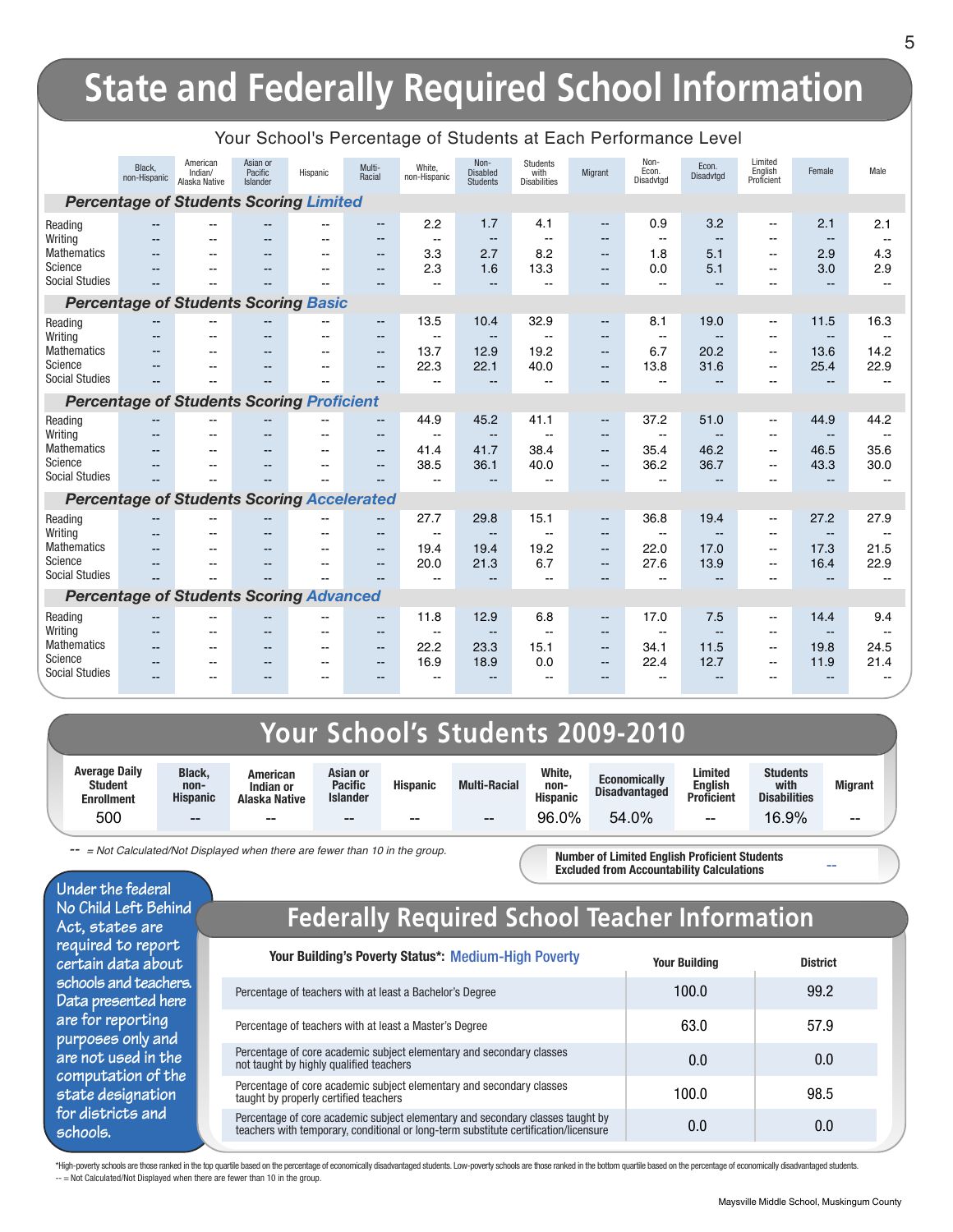# **Determining Your School's Designation**

Determining your school's report card designation is a multi-step process. The first step is to determine a preliminary designation, which is based on the following components: 1) the percentage of indicators met, 2) the performance index and 3) AYP determination.

| <b>Indicators Met</b> |               | <b>Performance Index</b> |     | <b>AYP Designation</b> |     | <b>Preliminary Designation</b> |
|-----------------------|---------------|--------------------------|-----|------------------------|-----|--------------------------------|
| 94%-100%              | <sub>or</sub> | 100 to 120               | and | Met or Not Met         | $=$ | <b>Excellent</b>               |
| 75%-93.9%             | <sub>or</sub> | 90 to 99.9               | and | Met or Not Met         | $=$ | <b>Effective</b>               |
| $0\% - 74.9\%$        | <sub>or</sub> | 0 to 89.9                | and | Met                    | $=$ | <b>Continuous</b>              |
| 50%-74.9%             | <sub>or</sub> | 80 to 89.9               | and | Not Met                | $=$ | <b>Improvement</b>             |
| 31%-49.9%             | <sub>or</sub> | 70 to 79.9               | and | Not Met                | $=$ | <b>Academic Watch</b>          |
| $0\% - 30.9\%$        | and           | $0$ to 69.9              | and | Not Met                | $=$ | <b>Academic Emergency</b>      |

**The preliminary designation results from identifying the higher value between the percentage of indicators met by your school and your school's performance index. AYP then is evaluated to determine its effect on the preliminary designation. There are three ways in which AYP can affect the preliminary designation.**

- **1. If a school meets AYP in the current year, it can be rated no lower than Continuous Improvement.**
- **2. If a school does not meet AYP for three consecutive years and in the current year it does not meet AYP in more than one student group, it can be rated no higher than Continuous Improvement.**
- **3. In all other cases, AYP has no effect on the preliminary designation.**

**Once the preliminary designation is determined, Value-Added, the fourth measure in the accountability system, is evaluated to determine the impact (if any) on the school's final designation.**

- **1. If your school's designation is restricted to Continuous Improvement due to AYP, Value-Added has no impact on the designation and the preliminary designation becomes the final designation.**
- **2. If your school experiences above expected growth for at least two consecutive years, your school's final designation will increase by one designation.**
- **3. If your school experiences below expected growth for at least three consecutive years, your school's final designation will decrease by one designation.**

 $\sqrt{2}$ 

| <b>Preliminary Designation</b> |     | Value-Added Measure*                                   | <b>Final Designation</b>          |  |  |
|--------------------------------|-----|--------------------------------------------------------|-----------------------------------|--|--|
| <b>Excellent</b>               | and | Above expected growth for at least 2 consecutive years | <b>Excellent with Distinction</b> |  |  |
|                                |     | Below expected growth for at least 3 consecutive years | <b>Effective</b>                  |  |  |
| <b>Effective</b>               | and | Above expected growth for at least 2 consecutive years | <b>Excellent</b>                  |  |  |
|                                |     | Below expected growth for at least 3 consecutive years | <b>Continuous Improvement</b>     |  |  |
| <b>Continuous Improvement</b>  | and | Above expected growth for at least 2 consecutive years | <b>Effective</b>                  |  |  |
|                                |     | Below expected growth for at least 3 consecutive years | <b>Academic Watch</b>             |  |  |
| <b>Academic Watch</b>          | and | Above expected growth for at least 2 consecutive years | <b>Continuous Improvement</b>     |  |  |
|                                |     | Below expected growth for at least 3 consecutive years | <b>Academic Emergency</b>         |  |  |
| <b>Academic Emergency</b>      | and | Above expected growth for at least 2 consecutive years | <b>Academic Watch</b>             |  |  |
|                                |     | Below expected growth for at least 3 consecutive years | <b>Academic Emergency</b>         |  |  |

\*In all other cases, including if your school's designation has been restricted to Continuous Improvement, then Value-Added will have **no impact on the designation and the preliminary designation becomes the final designation.**